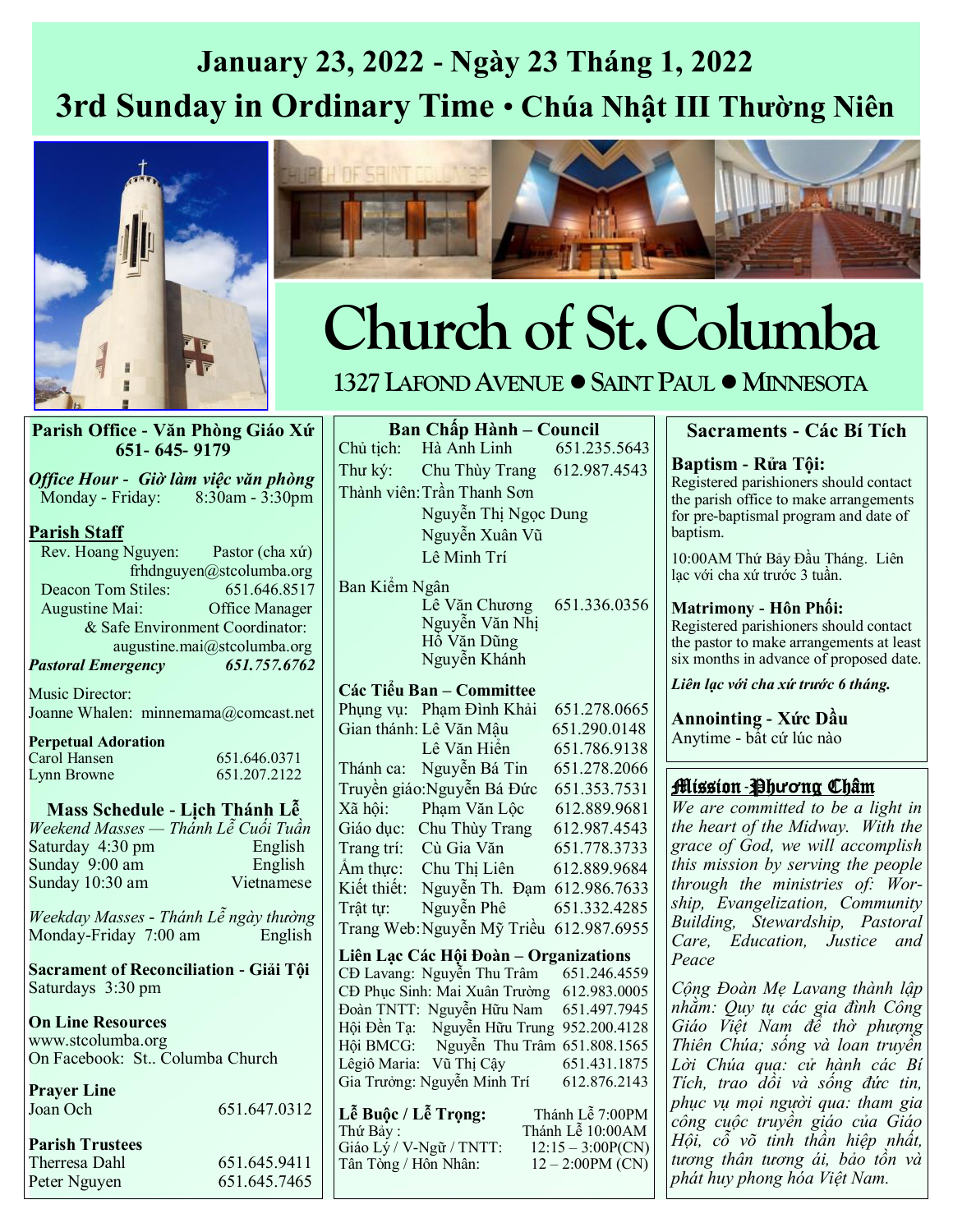| <b>Third Sunday in Ordinary Time - January 23, 2022</b>                                                                                                                                                                                                                                                                                                                                                                                             |                                                                                                                                                                                                                                                                                                                                                                                                                                                                                                     |  |  |  |  |  |  |
|-----------------------------------------------------------------------------------------------------------------------------------------------------------------------------------------------------------------------------------------------------------------------------------------------------------------------------------------------------------------------------------------------------------------------------------------------------|-----------------------------------------------------------------------------------------------------------------------------------------------------------------------------------------------------------------------------------------------------------------------------------------------------------------------------------------------------------------------------------------------------------------------------------------------------------------------------------------------------|--|--|--|--|--|--|
| <b>Liturgical Celebrations</b>                                                                                                                                                                                                                                                                                                                                                                                                                      | Announcements                                                                                                                                                                                                                                                                                                                                                                                                                                                                                       |  |  |  |  |  |  |
| [E] English Language<br>[V] Vietnamese Language<br>3rd Sunday in Ordinary Time<br>Saturday, January 22<br>$3:30$ am<br>Confession<br>$[E \& V]$<br>Maureen Garcia & Family<br>$4:30$ pm<br>[E]<br>3rd Sunday in Ordinary Time<br>Sunday, January 23<br>9:00 am Parishioners of St. Columba<br>[E]<br>10:30 am Parishioners of St. Columba<br>[V]                                                                                                    | In Our Thoughts and Prayers<br>We continue to pray for all those who are ill and<br>have asked for our prayers, especially: Mary Lou<br>Ayd, Todd Bray, George Kunik, Karen Mickelson,<br>Francine Panian, Luella Boedigheimer, Desmond Wa-<br>turuocha, John Juen, Joanne Olsen, Vickie Deutsch,<br>Mary Havel.                                                                                                                                                                                    |  |  |  |  |  |  |
| Saint Francis de Sales<br>Monday, January 24<br>$7:00$ am<br>LH Giuse<br>[E]<br>Tuesday, January 25<br><b>The Conversion of Saint Paul</b><br>7:00 am<br>† Stephanie Pinney<br>[E]]<br>Wednesday, January 26<br><b>Saints Timothy and Titus</b><br>7:00 am<br>† Maira<br>[E]                                                                                                                                                                        | 2022 Calendars<br>Please take home a 2022 Calendar courtesy of Rich<br>& Sharon Purcel of Holcomb Henry Boom Purcell Fu-<br>neral Home. Please take one for you and your fami-<br>lies. The Calendars can be found in the back of the<br>church.                                                                                                                                                                                                                                                    |  |  |  |  |  |  |
| Thursday, January 27<br>Weekday<br>$7:00$ am<br>LH Augustinô<br>[E]<br>Friday, January 28<br><b>Saint Thomas Aquinas</b><br>Mark Kudwa                                                                                                                                                                                                                                                                                                              | <b>Episcopal Ordination of the</b><br>Most Reverend Joseph A. Williams<br>Tuesday, January 25, 1 p.m.,<br><b>Cathedral of Saint Paul, Saint Paul</b>                                                                                                                                                                                                                                                                                                                                                |  |  |  |  |  |  |
| $7:00$ am<br>[E]<br>Saturday, January 29<br>4th Sunday in Ordinary Time<br>$3:30$ pm<br>Confession<br>[V & E]<br>$4:30$ pm<br>LH Giuse<br>[E]                                                                                                                                                                                                                                                                                                       | On December 10, Pope Francis named Father Joseph<br>Williams, a priest of the Archdiocese of Saint Paul<br>and Minneapolis, as Auxiliary Bishop of Saint Paul<br>and Minneapolis.                                                                                                                                                                                                                                                                                                                   |  |  |  |  |  |  |
| Sunday, January 30<br>4th Sunday in Ordinary Time<br>9:00 am Parishioners of St. Columba<br>[E]<br>10:30 am Parishioners of St. Columba<br>[V]<br><b>Weekly Readings</b><br>Sunday:<br>Neh 8:2-4a, 5-6, 8-10/1 Cor 12:12-30/Lk 1:1-4; 4:14-21<br>Monday:<br>2 Sm 5:1-7, 10/Mk 3:22-30<br>Acts 22:3-16 or Acts 9:1-22/Mk 16:15-18<br>Tuesday:<br>Wednesday:<br>2 Tm 1:1-8 or Ti 1:1-5 (520)/Mk 4:1-20<br>2 Sm 7:18-19, 24-29/Mk 4:21-25<br>Thursday: | The ordination of Joseph Williams to the Episcopacy<br>will take place on the Feast of the Conversion of<br>Saint Paul (next Sunday at 1:00pm, with a public re-<br>ception to follow. If you plan to attend in-person,<br>please remember that Archbishop Hebda has strong-<br>ly encouraged mask-wearing at Mass, in light of the<br>pandemic. The ordination will also be livestreamed<br>on the Archdiocese of Saint Paul and Minneapolis'<br>Facebook page and aired on Metro Cable Channel 6. |  |  |  |  |  |  |
| 2 Sm 11:1-4a, 5-10a, 13-17/Mk 4:26-34<br>Friday:<br>Saturday:<br>2 Sm 12:1-7a, 10-17/Mk 4:35-41<br>Next Sunday: Jer 1:4-5, 17-19/1 Cor 12:31-13:13/Lk 4:21-30<br><b>Lay Ministers' Schedule</b>                                                                                                                                                                                                                                                     | Learn more about Bishop-elect Williams, watch vid-<br>eo interviews, and find details on the ordination at<br>archspm.org/newbishop. Please join us in praying<br>for our new auxiliary bishop!                                                                                                                                                                                                                                                                                                     |  |  |  |  |  |  |
| Saturday Jan 15<br>Sunday Jan 16<br>Helen Zellmer<br>Terri Dahl<br>Lector<br>Steiner/Barrett<br>Harman Family<br>Servers<br>Saturday Jan 22<br>Sunday Jan 23<br>Mary McDonald<br>Ray Truelson<br>Lector<br>Steiner/Barrett<br>Sanh Family<br>Servers                                                                                                                                                                                                | Archdiocesan Celebration of the World Day for<br><b>Consecrated Life</b><br>Date(s): Tuesday, February 2; Time: 6:30 p.m.<br>Location: Online via Zoom<br>Those in consecrated life are invited to join the<br>World Day for Consecrated Life on Tuesday, February<br>2, the Feast of the Presentation of the Lord.                                                                                                                                                                                 |  |  |  |  |  |  |
| Our Sacrificial Giving – Dâng Cúng<br>We offer unto you, O Lord, our sacrificial giving. Thank you!<br>Giáo xứ xin chân thành cám ơn sự hy sinh và lòng quảng đại của<br>tất cả mọi người trong việc dâng cúng cho nhà Chúa.                                                                                                                                                                                                                        | (gospel continue) has anointed me to bring glad tidings<br>to the poor. He has sent me to proclaim liberty to captives<br>and recovery of sight to the blind, to let the oppressed go<br>free, and to proclaim a year acceptable to the Lord. Roll-<br>ing up the scroll, he handed it back to the attendant and sat<br>down, and the eyes of all in the synagogue looked intently<br>at him. He said to them, "Today this Scripture passage is<br>fulfilled in your hearing".                      |  |  |  |  |  |  |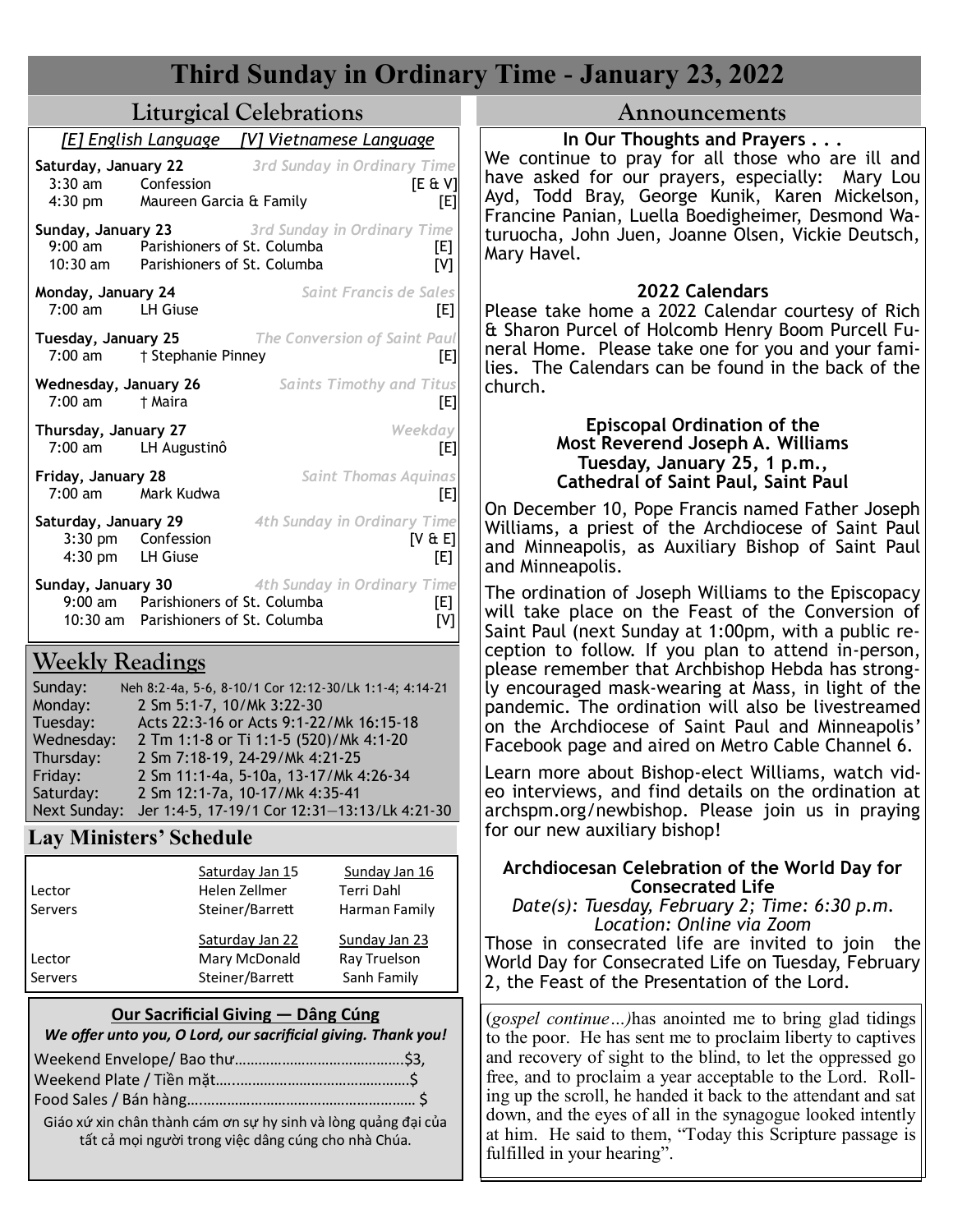### Sunday'S Reading

### **Reading I** (Neh 8:2-4a, 5-6, 8-10)

Ezra the priest brought the law before the assembly, which consisted of men, women, and those children old enough to understand. Standing at one end of the open place that was before the Water Gate, he read out of the book from daybreak till midday, in the presence of the men, the women, and those children old enough to understand; and all the people listened attentively to the book of the law. Ezra the scribe stood on a wooden platform that had been made for the occasion. He opened the scroll so that all the people might see it - for he was standing higher up than any of the people; and, as he opened it, all the people rose. Ezra blessed the LORD, the great God, and all the people, their hands raised high, answered, "Amen, amen!" Then they bowed down and prostrated themselves before the LORD, their faces to the ground. Ezra read plainly from the book of the law of God, interpreting it so that all could understand what was read. Then Nehemiah, that is, His Excellency, and Ezra the priest-scribe and the Levites who were instructing the people said to all the people: "Today is holy to the LORD your God. Do not be sad, and do not weep, for all the people were weeping as they heard the words of the law. He said further: "Go, eat rich foods and drink sweet drinks, and allot portions to those who had nothing prepared; for today is holy to our LORD. Do not be saddened this day, for rejoicing in the LORD must be your strength!"

### **Reading II** (1 Cor 12:12-14, 27)

Brothers and sisters: As a body is one though it has many parts, and all the parts of the body, though many, are one body, so also Christ. For in one Spirit we were all baptized into one body, whether Jews or Greeks, slaves or free persons, and we were all given to drink of one Spirit. Now the body is not a single part, but many. You are Christ's body, and individually parts of it.

### **Gospel** (Lk 1:1-4; 4:14-21)

Since many have undertaken to compile a narrative of the events that have been fulfilled among us, just as those who were eyewitnesses from the beginning and ministers of the word have handed them down to us, I too have decided, after investigating everything accurately anew, to write it down in an orderly sequence for you, most excellent Theophilus, so that you may realize the certainty of the teachings you have received. Jesus returned to Galilee in the power of the Spirit, and news of him spread throughout the whole region. He taught in their synagogues and was praised by all. He came to Nazareth, where he had grown up, and went according to his custom into the synagogue on the sabbath day. He stood up to read and was handed a scroll of the prophet Isaiah. He unrolled the scroll and found the passage where it was written: The Spirit of the Lord is upon me, because he

### **Bài Đọc Chúa Nhật**

**Bài Đọc I**: Trích sách Nơ-khe-mia.

Ngày ấy, thầy tư tế Esdras mang luật ra trước cộng đồng, gồm đàn ông, đàn bà và tất cả những ai có thể hiểu luật: hôm đó là ngày đầu tháng bảy. Từ sáng đến giữa trưa, thầy đứng ở công trường, trước cửa Nước, đọc sách trước mặt đàn ông, đàn bà và những người hiểu luật. Tất cả dân chúng đều lắng tai nghe đọc sách luật. Thầy thư ký Esdras đứng trên bệ bằng cây mà đọc sách; thầy mở sách ra trước công chúng, vì thầy đứng nơi cao hơn mọi người. Khi thầy mở sách, thì tất cả đều đứng lên. Esdras chúc tụng Chúa là Thiên Chúa Cao Cả. Toàn dân đưa tay lên đáp lại: Amen, amen. Họ cúi mình và phủ phục trước Thiên Chúa, mặt họ cúi sát đất. Một số người đọc từng đoạn trong sách luật Chúa, giải thích ý nghĩa, và người ta hiểu được điều đã đọc. Nơ-khê-mia là tổng trấn, Esdras là tư tế và là thư ký, các thầy Lêvi huấn luyện dân chúng, nói với họ rằng: "Ngày hôm nay được thánh hoá dâng cho Chúa là Thiên Chúa chúng ta; anh chị em đừng mang tang chế, đừng than khóc". Vì lúc đó toàn dân khóc lóc khi nghe đọc các lời trong luật. Họ nói với dân chúng rằng: "Hãy đi ăn thịt béo và uống rượu ngon, hãy gửi phần cho kẻ không có dọn sẵn cho mình, vì ngày này là ngày thánh, dâng cho Chúa, đừng buồn sầu; vì niềm vui của Chúa là đồn luỹ của anh chị em!" Đó là lời Chúa.

### **Bài Đọc II**: 1 Cr 12, 12-14. 27

Anh em thân mến, như thân xác là một mà có nhiều chi thể, và tất cả chi thể tuy nhiều, nhưng chỉ là một thân xác, thì Chúa Kitô cũng vậy. Vì chưng, trong một Thánh Thần, tất cả chúng ta chịu phép rửa để làm thành một thân xác, cho dầu Do-thái hay Hy-lạp, tự do hay nô lệ, và tất cả chúng ta cùng uống trong một Thánh Thần. Vì thân xác không chỉ gồm một chi thể, mà là nhiều chi thể. Phần anh em, anh em là thân xác Chúa Kitô và là chi thể Người, mỗi người có phận sự mình. Đó là lời Chúa.

### **Phúc Âm**: Lc 1, 1-4; 4, 14-21

Tin Mừng Chúa Giêsu Kitô theo Thánh Luca.

Vì có nhiều người khởi công chép lại những biến cố đã xảy ra giữa chúng ta, theo như các kẻ từ đầu đã chứng kiến và phục vụ lời Chúa, đã truyền lại cho chúng ta, phần tôi, thưa ngài Thêophilê, sau khi tìm hỏi cẩn thận mọi sự từ đầu, tôi quyết định viết cho ngài bài tường thuật sau đây, để ngài hiểu chân lý các giáo huấn ngài đã lãnh nhận. Bấy giờ Chúa Giêsu trở về Galilêa trong quyền lực Thánh Thần, và danh tiếng Người lan tràn khắp cả miền chung quanh. Người giảng dạy trong các hội đường và được mọi người ca tụng. Người đến Nadarét, nơi Người sinh trưởng, và theo thói quen của Người, thì ngày nghỉ lễ, Người vào hội đường. Người đứng dậy để đọc sách. Người ta trao cho Người sách tiên tri Isaia. Mở sách ra, Người gặp ngay đoạn chép rằng: "Thánh Thần Chúa ngự trên tôi, vì Ngài xức dầu cho tôi, sai tôi đi rao giảng Tin Mừng cho người nghèo khó, thuyên chữa những tâm hồn sám hối, loan truyền sự giải thoát cho kẻ bị giam cầm, cho người mù được trông thấy, trả tự do cho những kẻ bị áp bức, công bố năm hồng ân và ngày khen thưởng". Người gấp sách lại, trao cho thừa tác viên, và ngồi xuống. Mọi người trong hội đường đều chăm chú nhìn Người. Người bắt đầu nói với họ: "Hôm nay ứng nghiệm đoạn Kinh Thánh mà tai các ngươi vừa nghe". Đó là lời Chúa.